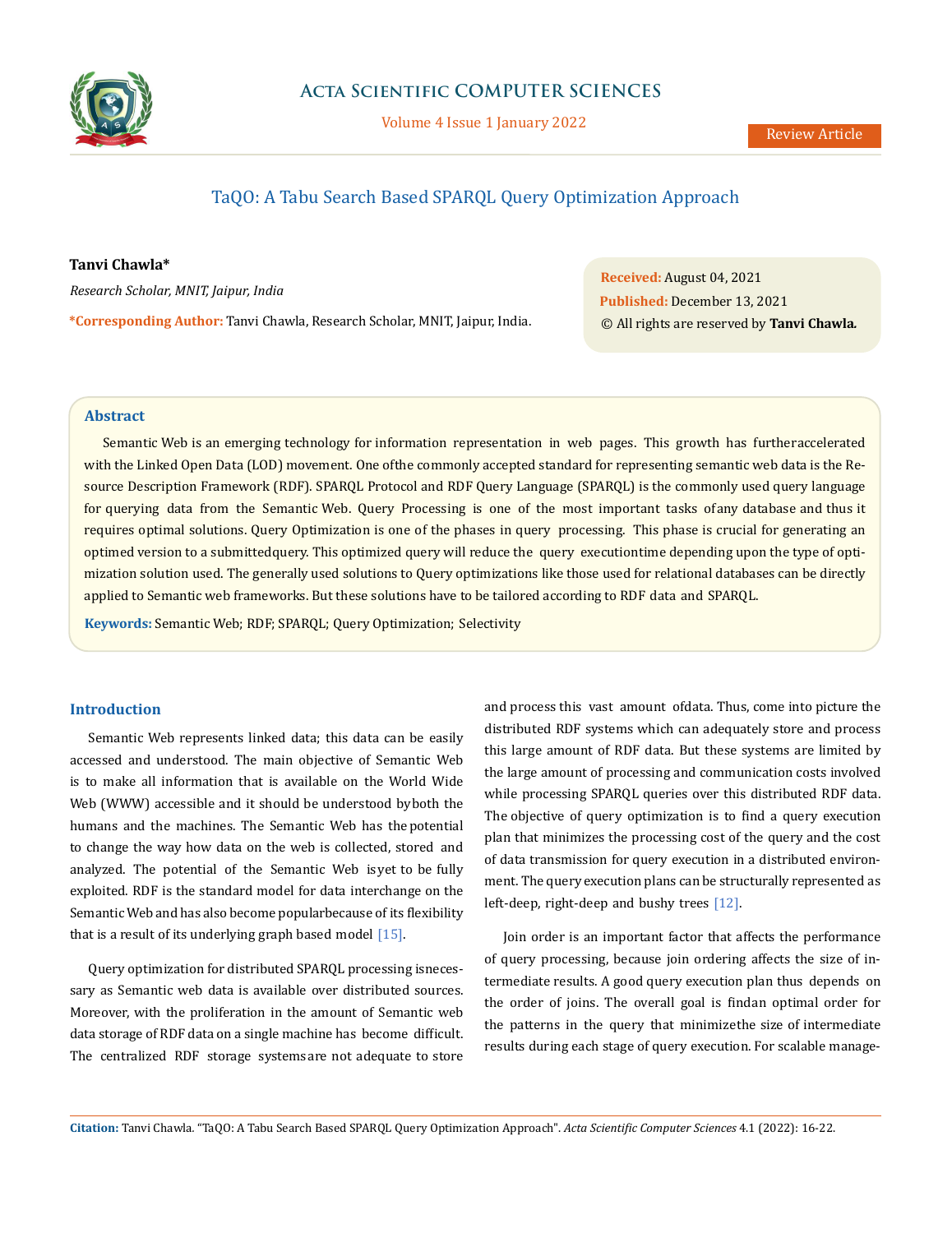ment of semantic web data it makes sense to spend time on query optimization for large datasets. As it will help to produce optimal query plans which in turn will reduce the query processing time, thus showing a considerable improvement in query performance. The order of joins mainly depends on the selectivity & the cost of the join [1]. The SPARQL query may be visualized as a query graph. The selectivity in the graph is computed for both the nodesand the edges. The edge selectivity or the join selectivity is computed as the product of selectivity of the two join patterns.

One of the parameters frequently used while SPARQL query optimization is selectivity of triple patterns. The triple patterns may be ranked by the size of their intermediate results. The selectivity of a triple pattern, sel(T) is the fraction of the triples which satisfy that pattern. The statistical information may be used to get an estimate of the selectivity of a triple pattern. The triple patterns may be ranked according to their estimated selectivity that is expected to reduce the size of the intermediate results  $[2]$ . Using the cost function for estimation of selectivity, the triples can be ranked in the increasing order of their selectivity. This cost function estimates the selectivity in the range [0,1]. The overall cost of a triple pattern is;

$$
c(t) = c(s) * c(p) * c(0) \dots (1)
$$

Where t is the triple pattern, and s, p, o are the subject, predicate and object in the triple pattern.

The remainder of this paper is organized as follows. In Section 2, the some of the work done in context of cost-based and heuristic-based SPARQL optimization is discussed. Section 3, presents the a brief overview about the tabu search approach and its applications. Section 4, presents the proposed approach and the fitness function used for the Tabu Search. Finally in Section 6, we conclude by discussing the parameters used in our approach and future work that can be done by extending the proposed approach.

#### **Related work**

P. Tsialiamanis., *et al*. [3] proposed a Heuristics based SPARQL optimization approach. The authors analyzed the drawbacks of a cost based optimization approach considering the large join order space. The reason being that most of the times the statistics are missing. The importance of a heuristic based optimization approach was emphasized even withan option to partially use costbased statistics. The authors proposed Heuristic SPARQL planner (HSP) that is based on computing a query execution plan without using nay costmodel. The SPARQL query optimization problem is reduced to a maximum independent set problem. During SPARQL query optimization it is difficult to estimate the statistics due to the complex nature of RDF data. Also using cost based optimization means to have prior knowledge of the underlying dataset. This is not the case in case of Heuristics based optimizationas no prior knowledge of dataset of the dataset is required. SPARQL query optimization is targeted at minimizing the intermediate results size and determining an optimal query execution plan. To achieve optimization another solution is to determine an optimal join ordering and maximizing the number of merge joins as they have less cost as compared to the Hash joins. The heuristic based optimisation techniques proposed by the authors can be used in both the centralized as well as the distributed settings like in the cloud. The first heuristic is based on the selectivity of the triple patterns; and the second heuristic is based on the distinct position of the joins. There are three more heuristics that are concluded after studying the RDF graphs. The authors have compared their HSP with the cost-based dynamic programming (CDP) planner of RDF-3x. the HSP is implemented on top of the MonetDB.

K. Anyanwu  $[4]$  presents a vision for translating SPARQL queries to another data model and algebra i.e. the Nested Triple Group Data Model and Algebra (NTGA). This model has been proposed for evaluating SPARQL queries over MapReduce. There are several challenges which need to be solved while implementing traditional optimization techniques on the MapReduce platform. One of them being collecting data statistics and building indexes around that data. The traditional cost based optimization techniques cant be directly implemented on MapReduce as they are not aware of the MapReduce setting. Other techniques like the Heuristics- based SPARQL optimization can be considered. One of the considerations while implementing this technique is reducing the length of MapReduce workflows. While implementing SPARQL optimization over MapReduce it is important to reduce the number of cycles and to process a query withina single MapReduce job. Also the communication overhead incurred while processing queries must be minimized.

B. Quilitz and U. Leser [5] proposed DARQ, an engine for federated SPARQL queries, this engine uses query rewriting and costbased query optimization techniques to speed up the process of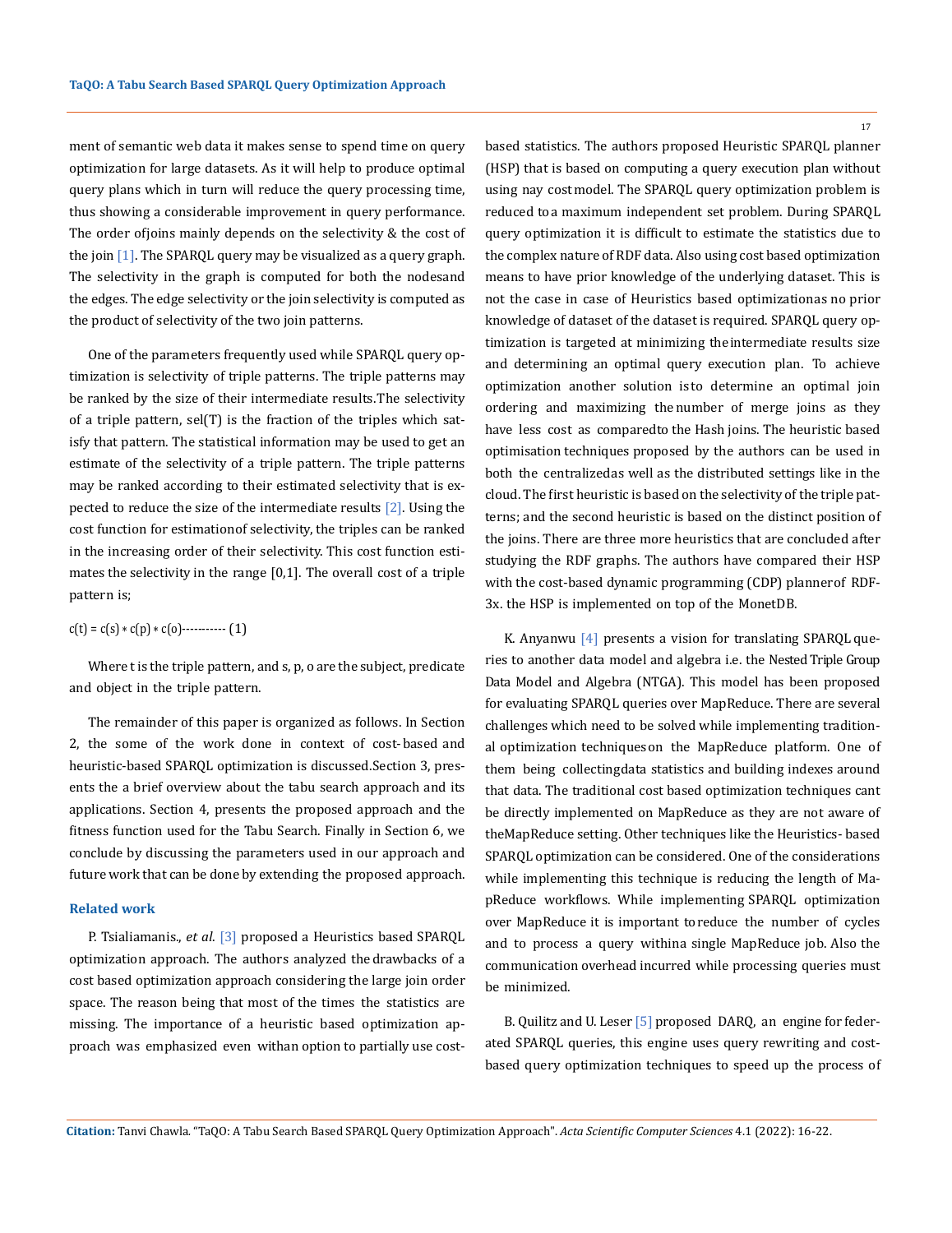query execution. The results obtained depict that the optimization techniques used help to achievea great improvement in query performance despite of the fact that only a small amount of statistics may be available. The authors have proposed a query optimization algorithm that builds a cost-effective query plan. In the second stage of DARQ i.e. the Query Planning stage, the query is decomposed into multiple sub-queries. In the third stage i.e. Optimization, the Query optimizer takes the sub-queries from the previous stage and builds an optimized query execution plan. Some of the statistical information that is available is the number of triples with predicate p, the selectivity of a triple pattern with predicate p is the subject is bound etc. The authors have used iterative dynamic programming for optimization. Among all the computed query execution plans the best one is computed by comparing all the plans using a cost model. The cost factor that is used for the sub-queries is the expected result size of the queries. The cost of the nested loop and the bind joins are computed individually, and the result size of a query will be estimated based on the statistics. This optimization algorithm is implemented over distributed sources.

P. Obermeier and L. Nixon  $[6]$  proposed a cost model that is a sub-component of a query optimizer for distributed SPARQL processing. This cost model will serve as a cost indicator for the other components of the query optimizerlike for query rewriting, decomposition as well for choosing a join algorithm that decides on the join order. One of the most popular SPARQL query engine is Jena ARQ. This cost model estimates the cost for each individual operation in the query and then computes a total of these costs. These costs are distinguished on the number of resources used like CPU instructions, the number of I/O operations etc. It is presumed that the SPARQL query is given as a graph model i.e. a SPARQL query graph model (SQGM). This query graph model is a planar rooted directed graph in which the operators are the nodes and the data flow is represented as edges. The proposed cost model is based on a recursive cost function that in turn relies on a recursive cardinality function. Firstly, a method is used to assign cost and cardinality functions to each basic SPARQL operation. Cardinality, CPU and I/O cost functions are assigned to each SPARQL operation. This SQGM is evaluated in a distributed environment.

A. Hogenboom., *et al*. [7] introduced RDF chain query optimization for a distributed environment. Some of the meta- heuristic nature inspired methods like genetic algorithm (GA), ant-colony optimization (ACO) etc. have been used for query optimization but they have only been evaluated in a centralized environment. The authors have proposed a technique to adapt these techniques in a distributed environment and assess the performance of these methods in this environment. The objective is to optimize the join order of the results of the SPARQL chain queries. The authors have also analyzed the effects of the different join methods e.g. nested-loop join, bindjoin etc. while querying RDF data the triples are matched against the patterns in the SPARQL queries. The join order of the results obtained from the subqueries may be optimized and later joined to compute the final results of the query. The sequence of joins in the query can be represented as trees

i.e. left-deep, right-deep or bushy trees. These nodes in the query tree can be ordered in multiple ways and are referredto as the query paths. The total execution time of the query is dependent on the ordering of these joins of the subqueries. The solution space for the process of SPARQL query path optimization consists of multiple right-deep and bushy trees. The number of possible solutions for right deep trees is n! while for bushy trees it is

$$
2(n-1) (n-1) \t (n-1)!
$$
 (2)

The challenge in query path optimization is to find an optimal query path that minimizes the query execution costs  $[15,16]$ . The authors propose a cost model for executing SPARQL queries in a distributed environment. For multiple join operations cardinality is estimated, cardinality is estimated by counting the number of triples that match a pattern. The cardinality of a non-base join set pj in distributed databases is estimated by using bloom filters or histograms. The different optimization algorithms 2PO (RCQ-2PO), GA (RCQ-GA) [10], and ACO (RCQ-ACO) [11] are implemented on multipledistributed sources and the results are compared based on the execution time for the optimization process and the quality of the optimized solution. From the results obtained it can be concluded that irrespective of the cost function used, RCQ- ACO algorithm performs faster for smaller queries i.e. that consist of upto 10 joins, whereas the RCQ-GA algorithm is the fastest for larger queries.

A major amount of work has been done in employing these nature inspired metaheuristic algorithms for SPARQL optimization. Apart from the Genetic (GA) and Ant colony optimization (ACO) algorithms one another such algorithm i.e. an Cuckoo search algorithm has also been used for SPARQL optimization where the

18

**Citation:** Tanvi Chawla*.* "TaQO: A Tabu Search Based SPARQL Query Optimization Approach". *Acta Scientific Computer Sciences* 4.1 (2022): 16-22.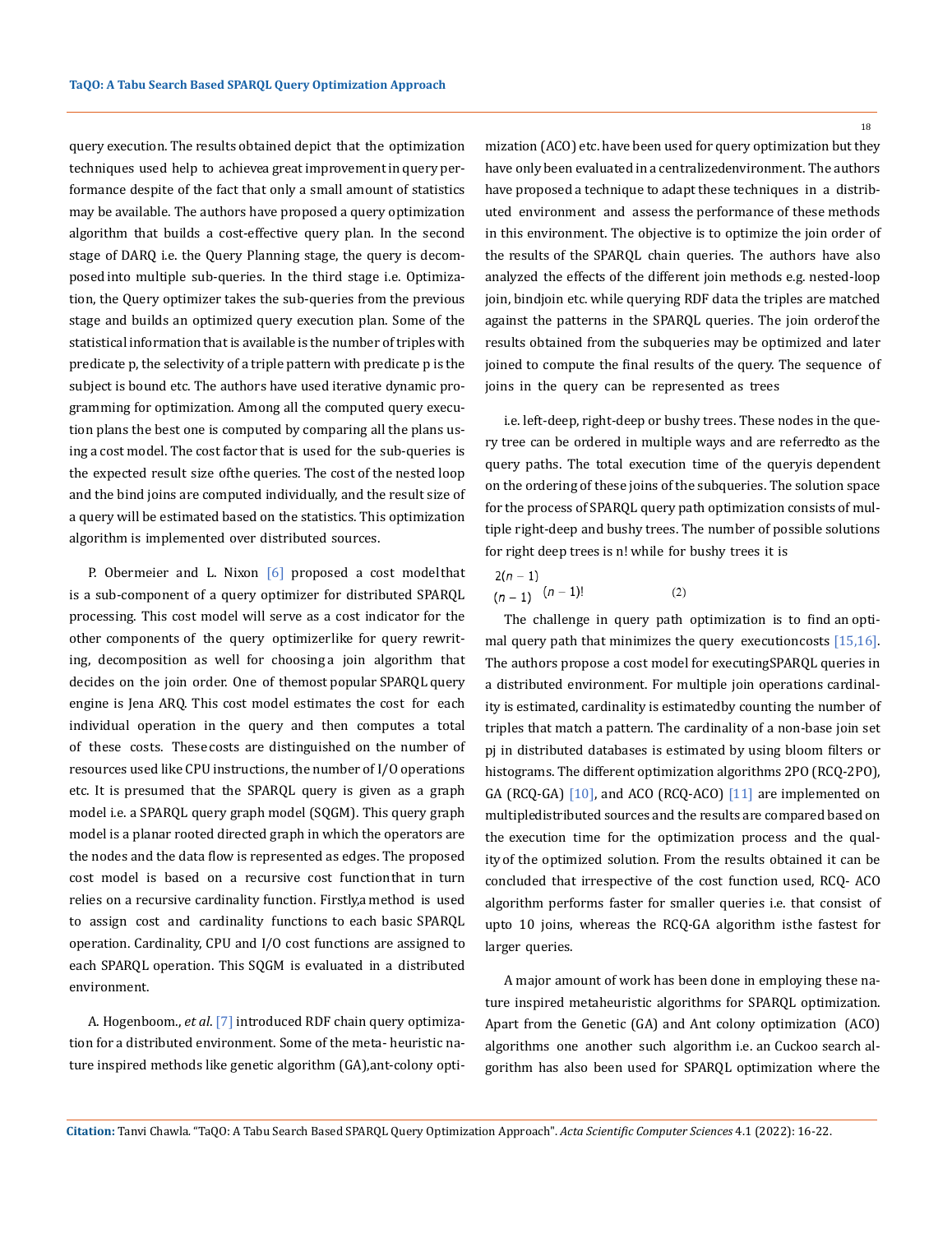best query plan is generated using the fitness function  $[13]$ . In another such work, optimal query plans are generated using SAPSO algorithm which is a hybrid of the Simulated Annealing (SA) and Particle Swarm Optimization (PSO) algorithms [14].

Fuqi Song and Olivier Corby [8] proposed query plan- ning methods for SPARQL query optimization, since query planning is one of the most essential tasks performed by a query optimizer. Query Planning (QP) component enumerates all the possible query plans and selects the best one. The two main issues involved in SPARQL query planning are; the representation of SPARQL statements and evaluating the cost of queries. To solve the first issue a SPARQL query graph may be constructed for the statements. And to solvethe second issue the most frequently used approaches include pre-computed statistics and heuristics. The first approach i.e. pre-computed statistics certain summary data is obtained on the available RDF data. This summary data may be obtained using histogram-based methods and then this data is utilized to calculate the cost of the query plans. With the heuristic- based methods certain heuristics are defined by observing the RDF data, and then these heuristics are applied to estimate the cost. The statistic-based approaches are expensive in terms of resources like time and space that is used but relatively they are more accurate. On the contrary, the heuristic-based approaches are easy to implement, are less costly but they may be less efficient for some particular datasets. Also, heuristic-based approaches are more suitable to be applied in a distributed environment as in such an environment it is difficult to obtain statistics. The authors have used heuristic-based approaches as these approaches have shown to depict promising results for SPARQL query planning. The heuristic-based methods are used with a cost model to formalize the heuristics and to calculate the cost of the query plan. Two of the main things essential in a query planning process requires include; computed query plans and a cost estimation model or technique.A desirable query optimizer must generate query plans having low cost and apply accurate cost estimation techniques. The authors have used the Extended SPARQL query triple pattern Graph (ESG) for representing their SPARQL statements. The cost can be computed in terms of the execution time and space consumed by the results after evaluating a SPARQL expression in a query. Both the time and space can be evaluated by computing the intermediate results returned from the RDF dataset. This means if the intermediate result size is more then, the cost of evaluating the query in terms of execution time and

storage space is also more. SPARQL optimization intends at minimizing this intermediate result size to reduce the query processing time.

Wang., *et al.* [9] presented a Minimum-Spanning-Tree-based (MST-based) algorithmic approach for distributed SPARQL processing. Some previous research has shown that methods from the graph theory can be applied to optimize the performance of distributed SPARQL. The early approaches for SPARQL optimization include query rewriting, selectivity- based triple pattern reordering etc. These optimization techniques for SPARQL queries are still not much developed as they lack the required efficiency. One of the methods for con- structing query plans for distributed SPARQL queries includes searching the minimum weight path using a graph traversing algorithm. Using this approach a query execution plan (QEP) can be constructed for distributed SPARQL queries. Using some graph traversal algorithm an optimal query plan may be constructed that corresponds to a MST. The authors have used the Prims algorithm to find the MST. The evaluation frame- work designed by the authors consists of 5 components i.e. a data generator, data splitter, statistics collector, data distributor and a test driver. One of the many drawbacks in distributed SPARQL optimization is lack of an efficient and accurate cost model. The authors have proposed and implemented this DSP engine that is based on the Prims algorithm. They have compared this DSP engine with the DARQ engine, from the results it is concluded that this DSP engine performs better than the DARQ in terms of both the query processing time and system resource usage.

RDF-3X is considered to be the most popular tool for scalable management of Semantic web data; the query times are quite fast for this engine. To enable high performance SPARQL queries on the semantic web RDF-3X makes use of histograms, summary statistics, and some query optimization techniques. Thus, RDF-3X can generally outperform the other solution for queries. But the performance of RDF-3Xs degrades if the selectivity factor of queries is low even for the queries with simple joins. The performance of RDF-3X is poorfor such queries and in most of the cases it aborts before the completion of the query. RDF-3X achieves best performance only for queries that have a high selectivity and contain bound objects. RDF-3x utilizes the dynamic programming approach to enumerate all the possible query plans. The plans may be computed in bottom-up or top-down manner. The time complexity

**Citation:** Tanvi Chawla*.* "TaQO: A Tabu Search Based SPARQL Query Optimization Approach". *Acta Scientific Computer Sciences* 4.1 (2022): 16-22.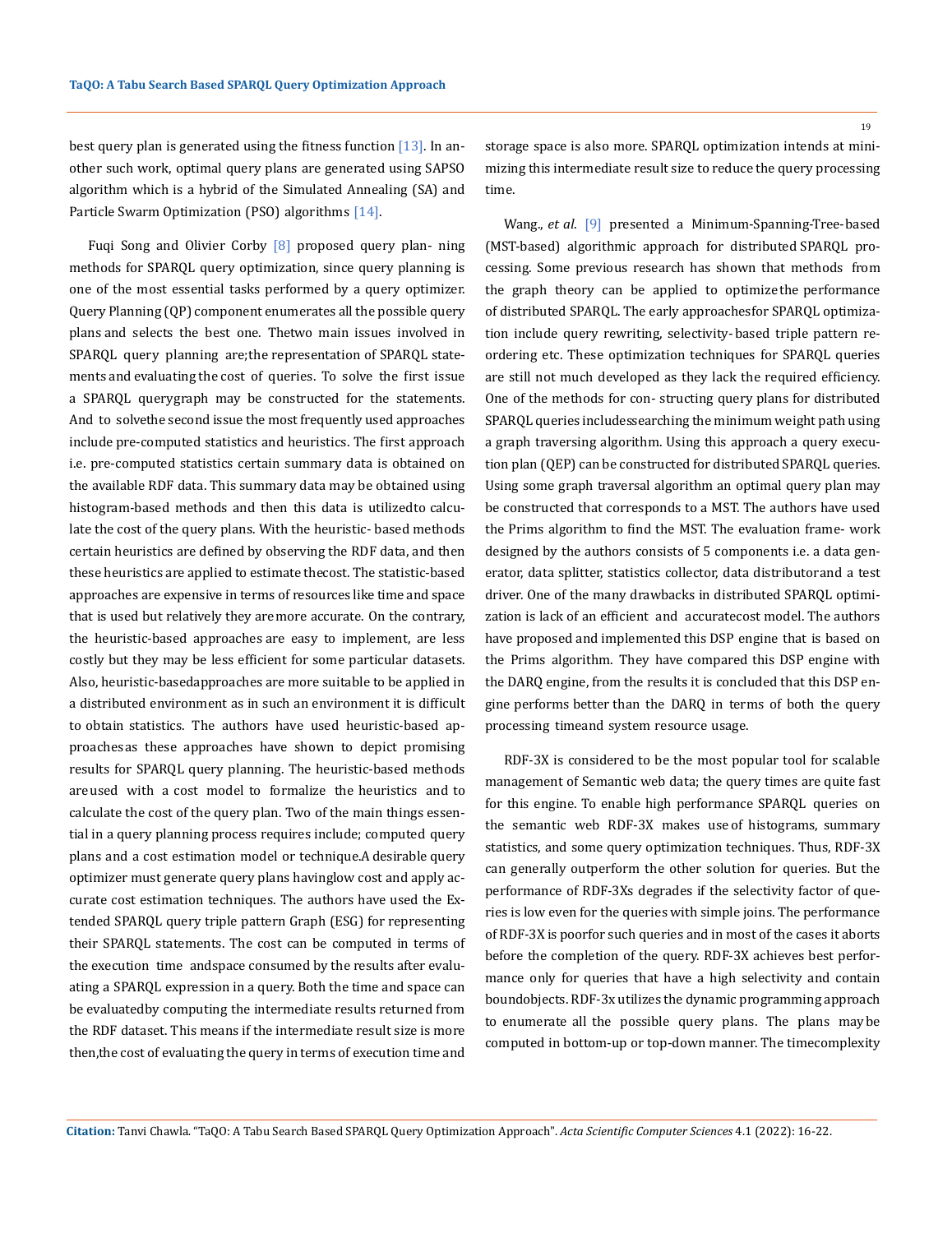of the approach is  $O(n^3)$ , where n is the numberof triple patterns in the query [1].

### **Tabu search**

Tabu search is a metaheuristic local search algorithm that has been used to solve various optimization problems. Tabu search uses a neighborhood search procedure. In this way, it iteratively moves from one possible solution x to another possible solution x´ which is in the neighborhood of X This process continues until a stopping condition is met or some threshold is reached. The tabu search will explorethe neighborhood of each solution carefully with progressing search. In this algorithm, a memory structure is used knownas the tabu list  $(T_{L})$ . This memory structure is used to record the search history. So a new improved solution is determined using this memory structure as the search progresses. The tabulist generally consists of a short term list of solutions that have been visited in the past. The memory structures used in this tabu search can be categorized into short-term, intermediate and long-term. Like the short-term structure consists of a listof solutions that were recently considered.

| Algorithm 1 Pseudo code for Tabu Search |
|-----------------------------------------|
| $1:$ Begin                              |
| 2: $t = 0$                              |
| 3: initialize tabu search;              |
| 4. while $(t < t_{max})$ do             |
| 5: $t$ $t+1$ $\leftarrow$               |
| Search the neighborhood;<br>6:          |
| 7: Evaluate candidate solutions;        |
| 8. Update tabu list;                    |
| 9- End                                  |
|                                         |

In tabu search strategic restrictions and aspiration levels are introduced as a means for exploiting the search spaces.

This flexible memory structure  $T<sub>L</sub>$  restricts the next solution choice to some subset of neighborhood of the current solution. Some of the parameters in tabu search are the neighborhood structure, aspiration conditions, the maximum size of the tabu list and the stopping rule. In tabu search a neighborhood is constructed to identify the adjacent solutions that can be reached from the current solution. Some of the main draw- backs of tabu search include that many parameters have to be determined and the iterations can be very large. Tabu searchis widely used in many applications such as Graph coloring and partitioning, Vehicle routing, Job shop scheduling etc.

### **Proposed approach**

#### **SPARQL query plan**

The RDF data of the Semantic web can be queried using SPAR-QL. This SPARQL query can be represented as a query tree where the leaf nodes represent the triples and the internal nodes represent the join between these triples. These query trees can be represented as bushy trees, left-deep and right- deep trees. The nodes in these trees can be arranged in different ways to produce the same results. The order in which teh operation sin the tree are executed is referred to as the query plan. In a parallel setting or a distributed environment the bushy trees are used frequently. Our proposed approach uses the left deep trees.

#### **Solution space**

Each solution in the solution space represents a query plan. The size of this solution space depends on the type of query trees that are being used. As we are using here the left deep trees so there are n! possible solutions. These different solutions can be obtained by applying various transformation rules. The type of encoding used for these left-deep trees is the ordered list. A query plan tree (T1 $\infty$ (T2∞ T3∞) T4) is encoded as "1234".



 **Figure 1:** Left-deep trees.

#### **Fitness function**

The fitness function or the objective or cost functions refers to the cost of a query plan. The cost of the query plan is

20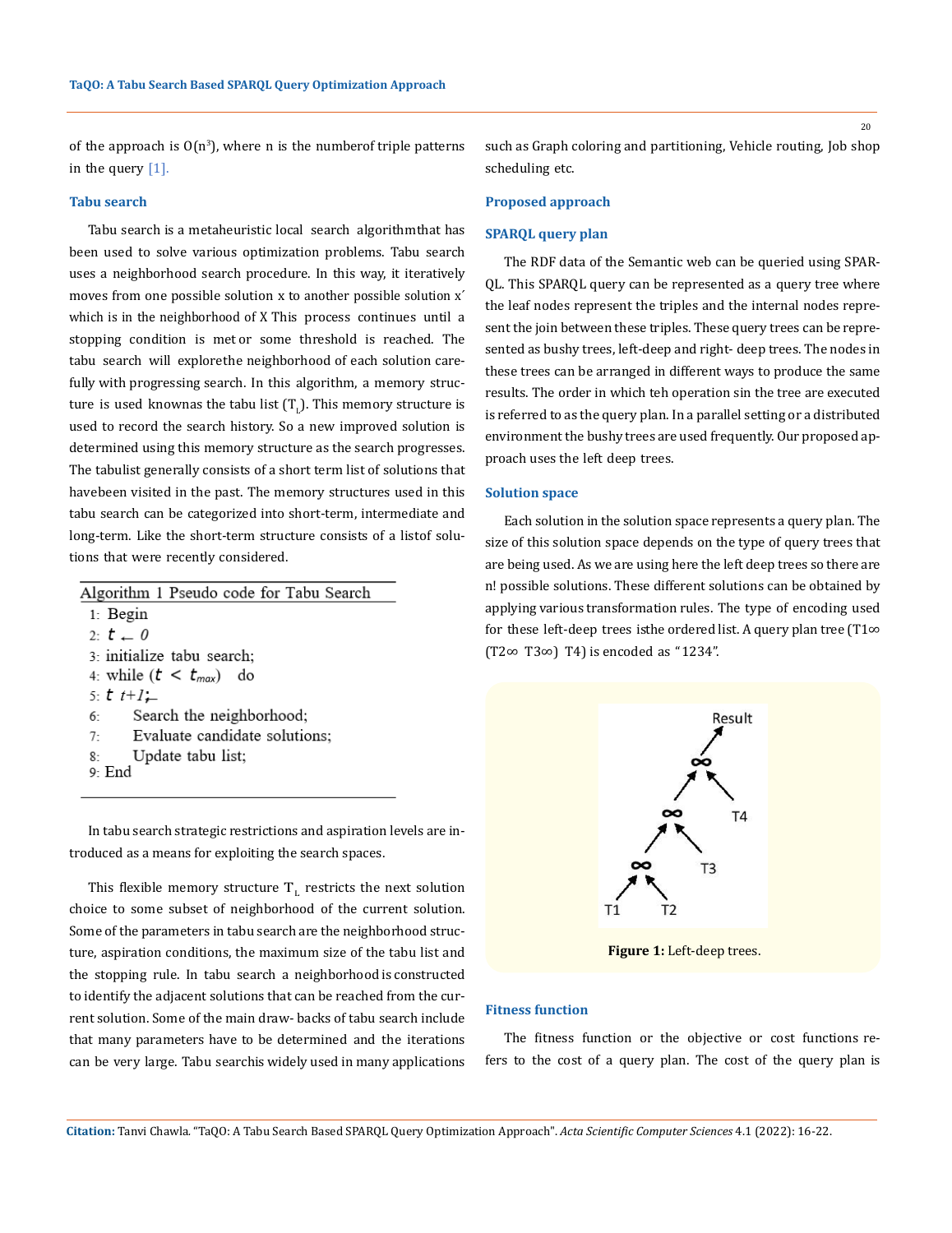the cost of thus left deep tree that depends on the selectivity and the cardinality estimation. This fitness function is defined assuming that the population contains n solutions. This fitness function represents the cost of the solution which is to be minimized. So among all the possible solutions the solution with the minimum fitness value will be chosen. Co<sub>i</sub> represents the cost of a solution i,  ${\sf C}_{{\sf i}}$  represents the cardinality and  ${\sf s}_{{\sf i},{\sf j}}$  is the selectivity.

$$
s_{i,j} = min \frac{|C_i|}{|C_iXC_j|} \cdot \frac{|C_i|}{|C_iXC_j|}
$$

The cardinality for a join tree T can be computed as,

$$
C_T = C_i \text{ if } T \text{ is a leaf}
$$

$$
C_T = |C(T1)| |C(T2)| \text{ if } T = T1 \infty T2
$$

For a given tree T with multiple joins, the cost function  $Co_T$ can be defined as;

 $C\sigma$ <sub>r</sub> = 0 if T is a leaf

 $C_0$ <sub>T</sub> =  $|C_T|$  +  $|C_0(T1)|$  +  $|C_0(T2)|$  if T=T1 $\infty$ T2

# Algorithm 2 Pseudo code for TaQO

- 1: Randomly generate population of N query plans.
- 2: Evaluate the cost of each plan based on cardinality as given in cost model.
- 3: Sort the query plans based on cardinality as given in the cost model.
- 4: Select the query plan  $q_p$  with minimum fitness value (query cost represented by fitness function and has to be minimized).
- 5: Set q<sub>best</sub>=q<sub>p</sub>.
- 6: Initialize an empty tabu list,  $T_i$ .
- 7: Find subset of N(q<sub>p</sub>), the neighbors of  $q_p$  that are not in the tabu list  $T_i$ .
- 8: Find the nearest query plan  $q_p$  of the current selected query plan  $q_p$ . This can be found by calculating the minimum difference between fitness functions of the two query plans.

$$
\Delta f = min[Co(q_{p}) - Co(q_{p}^{\prime})]
$$

- 9: The neighboring query plan  $q_p$  in subset of N with minimum  $\Delta f$  is set as the best query plan i.e.  $q_{best}=q_p$ .
- 10: In each iteration find the nearest unvisited node from current node until all nodes are visited.
- 11: Put  $q_p$  and  $q_p$  in tabu list  $T_i$ . This tabu list will prevent their occurence for a limited period of time.
- 12. Continue this process until the maximum number of iterations are reached or a stopping condition is satisfied.

#### **Conclusion**

In the past work has been done using various nature inspired algorithms like Cuckoo search and Ant colony optimization (ACO) for SPARQL optimization. In this work, we have presented another nature inspired optimization approach; TaQo for the problem of SPARQL query optimization. In the presented algorithm the cardinality of the triples in the dataset is estimated using the given cost model. The query plans differ from each other according to the order of their joins. The maximum number of iterations can be manually set and the stopping condition be the minimum value of **Δ**f. In the future work, this algorithm can be extended to develop a hybrid algorithm that is a combination of two metaheuristic algorithms. The hybrid algorithm can be a combination of cuckoo search and tabu search algorithms for solving the problem of SPARQL query optimization. This algorithm can also be adapted to work in a distributed environment.

## **Bibliography**

- 1. P Yuan., *et al.* ["Dynamic and fast processing of queries on](https://www.researchgate.net/publication/260166264_Dynamic_and_fast_processing_of_queries_on_large-scale_RDF_data)  large-scale RDF data". *[Knowledge and Information Systems](https://www.researchgate.net/publication/260166264_Dynamic_and_fast_processing_of_queries_on_large-scale_RDF_data)*  [41.2 \(2014\): 311-334.](https://www.researchgate.net/publication/260166264_Dynamic_and_fast_processing_of_queries_on_large-scale_RDF_data)
- 2. Bernstein C., *et al.* ["OptARQ: A SPARQL Optimization Approach](https://www.researchgate.net/publication/228359365_OptARQ_A_SPARQL_optimization_approach_based_on_triple_pattern_selectivity_estimation) [based on Triple Pattern Selectivity Estimation". Department of](https://www.researchgate.net/publication/228359365_OptARQ_A_SPARQL_optimization_approach_based_on_triple_pattern_selectivity_estimation) [University of Zurich \(2007\).](https://www.researchgate.net/publication/228359365_OptARQ_A_SPARQL_optimization_approach_based_on_triple_pattern_selectivity_estimation)
- 3. P Tsialiamanis., *et al.* ["Heuristics-based query optimisation for](https://openproceedings.org/2012/conf/edbt/TsialiamanisSFCB12.pdf)  SPARQL". in the 15<sup>th</sup> International Conference on Extending [Database Technology, Berlin, Germany \(2012\): 324-335.](https://openproceedings.org/2012/conf/edbt/TsialiamanisSFCB12.pdf)
- 4. [K Anyanwu. "A vision for SPARQL multi-query optimization](https://www.researchgate.net/publication/261108570_A_vision_for_SPARQL_multi-query_optimization_on_MapReduce)  on MapReduce".in The 29<sup>th</sup> International Conference on Data [Engineering Workshops \(ICDEW\) Brisbane, Australia \(2013\):](https://www.researchgate.net/publication/261108570_A_vision_for_SPARQL_multi-query_optimization_on_MapReduce) [25-26.](https://www.researchgate.net/publication/261108570_A_vision_for_SPARQL_multi-query_optimization_on_MapReduce)
- 5. [B Quilitz and U Leser. "Querying distributed RDF data sources](https://link.springer.com/chapter/10.1007/978-3-540-68234-9_39) [with SPARQL". in European Semantic Web Conference, Tener](https://link.springer.com/chapter/10.1007/978-3-540-68234-9_39)[ife, Spain \(2008\): 524-538.](https://link.springer.com/chapter/10.1007/978-3-540-68234-9_39)
- 6. [LNP Obermeier and L Nixon. "A cost model for querying dis](file:///D:/AS/ASCS/ASCS-21-RW-102/A%20cost%20model%20for%20querying%20distributed%20rdf-repositories%20with%20sparql)[tributed rdf repositories with sparql". in The Workshop on Ad](file:///D:/AS/ASCS/ASCS-21-RW-102/A%20cost%20model%20for%20querying%20distributed%20rdf-repositories%20with%20sparql)[vancing Reasoning on the Web: Scalability and Commonsense,](file:///D:/AS/ASCS/ASCS-21-RW-102/A%20cost%20model%20for%20querying%20distributed%20rdf-repositories%20with%20sparql) [Tenerife, Spain](file:///D:/AS/ASCS/ASCS-21-RW-102/A%20cost%20model%20for%20querying%20distributed%20rdf-repositories%20with%20sparql) (2008).
- 7. Hogenboom E., *et al.* ["RDF chain query optimization in a dis](https://www.researchgate.net/publication/310361644_RDF_chain_query_optimization_in_a_distributed_environment)tributed environment". in the 30<sup>th</sup> Annual ACM Symposium on [Applied Computing, Salamanca, Spain \(2015\): 353-359.](https://www.researchgate.net/publication/310361644_RDF_chain_query_optimization_in_a_distributed_environment)

**Citation:** Tanvi Chawla*.* "TaQO: A Tabu Search Based SPARQL Query Optimization Approach". *Acta Scientific Computer Sciences* 4.1 (2022): 16-22.